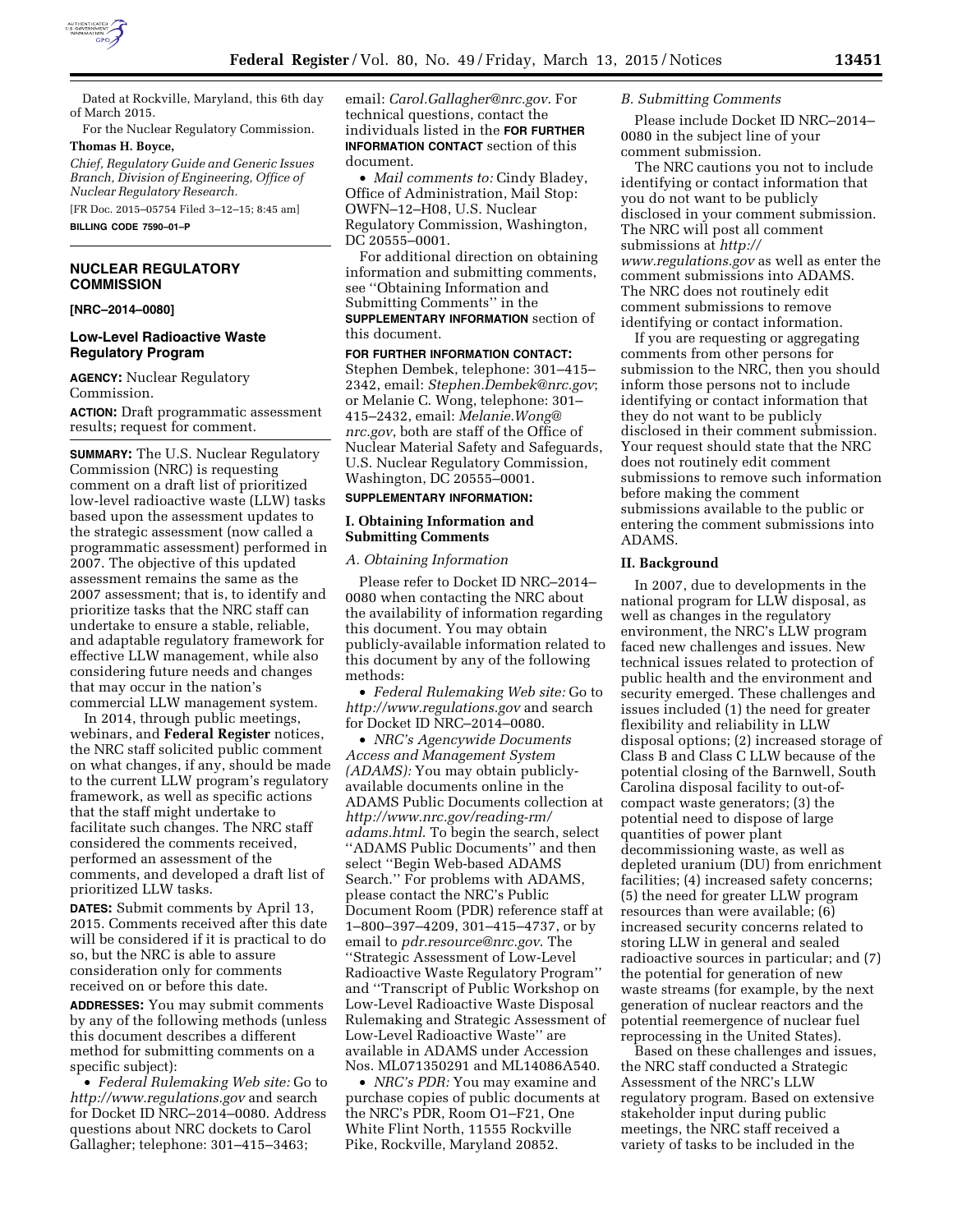Strategic Assessment and evaluated them based on the overall strategic objectives for ensuring safety, and security, and other factors. From these solicited tasks, the NRC developed a list of 20 tasks responsive to identified programmatic needs. These tasks were assigned priorities of high, medium, or low, and ranged from narrowly focused tasks such as updating LLW storage guidance to broader tasks such as suggesting legislative changes to Congress to improve the national LLW program.

The NRC staff issued the strategic assessment in late 2007 in SECY–07– 0180, ''Strategic Assessment of Low-Level Radioactive Waste Regulatory Program'' (ADAMS Accession No. ML071350291). The strategic assessment identified and prioritized the NRC staff's tasks to ensure that the LLW program continued to: (1) Ensure safe and secure LLW disposal; (2) improve the effectiveness, efficiency, and adaptability of the NRC's LLW regulatory program; and (3) ensure regulatory stability, and predictability, while allowing flexibility in disposal options.

Since 2007, the NRC has completed several high priority tasks identified in the 2007 Strategic Assessment, including updating guidance for LLW storage and evaluating the disposal of DU and the measures needed to ensure its safe disposal. In addition, the NRC continues to work on the revisions to part 61 of Title 10 of the *Code of Federal Regulations* (CFR) and implementation of the update to the Concentration Averaging and Encapsulation Branch Technical Position. In addition, the national LLW program continues to evolve.

To set the direction for the NRC's LLW regulatory program in the next several years, the NRC began developing a new strategic assessment of its LLW program (now called a programmatic assessment). The objective of this updated programmatic assessment remains the same as the 2007 strategic assessment; *i.e.*, to identify and prioritize tasks that the NRC can undertake to ensure a stable, reliable and adaptable regulatory framework for effective LLW management, while also considering future needs and changes that may occur in the nation's commercial LLW management system.

The NRC solicited public comment on what changes, if any, should be made to the current LLW program's regulatory framework, as well as specific actions that the NRC might undertake to facilitate such changes. Specifically, the NRC requested comments at a public workshop in Phoenix, Arizona on

March 7, 2014. Additionally, the NRC requested comments by issuing a **Federal Register** notice on May 15, 2014 (79 FR 27772), with a 60-day public comment period. The NRC also held webinars on June 17, 2014, and July 8, 2014, requesting comments on the proposed update to the assessment. The initial comment period was scheduled to close on July 14, 2014. However, on July 9, 2014 (79 FR 38796), the NRC extended the comment period to September 15, 2014. The NRC sought comments on developments that would affect the LLW regulatory program over the next several years and that would affect licensees and sited States and actions that the NRC could take to ensure safety, security, and the protection of the environment.

The NRC received twelve comment submissions to the **Federal Register**  notices and also received numerous comments as the result of the public meeting and webinars. The comment submissions are available on the federal rulemaking Web site at *[http://](http://www.regulations.gov) [www.regulations.gov](http://www.regulations.gov)* under Docket ID NRC–2014–0080.

## **III. Updated Prioritized List of LLW Tasks**

The NRC received numerous comments in response to the request for suggested updates to the programmatic assessment. Many commenters expressed similar views, but there also were conflicting comments (*e.g.*, some commenters wanted the NRC to make it easier to dispose of Low Activity Waste (LAW) at Resource Conservation and Recovery Act sites or other disposal facilities not licensed in accordance with the NRC's regulations in 10 CFR part 61; other commenters wanted the NRC to require that disposal of LAW be done only at licensed LLW sites). Comments that were determined to be outside the scope of the programmatic assessment or comments related to tasks that have been recently completed by the NRC are not addressed in this programmatic assessment.

To evaluate and prioritize these comments, the NRC used the LLW strategic objective that was developed for the 2007 strategic assessment. Specifically, in SECY–07–0180 the NRC used the NRC's Strategic Plan to develop a strategic objective for the LLW regulatory program. To ensure the strategic objective was still current, the NRC reviewed the latest version of the NRC's Strategic Plan (Strategic Plan: Fiscal Years 2014–2018 (NUREG–1614, Volume 6, which can be found at *[http://www.nrc.gov/reading-rm/doc](http://www.nrc.gov/reading-rm/doc-collections/nuregs/staff/sr1614/v6/)[collections/nuregs/staff/sr1614/v6/](http://www.nrc.gov/reading-rm/doc-collections/nuregs/staff/sr1614/v6/)*). The NRC concluded that the strategic

objective developed in SECY–07–0180 is still applicable. The strategic objective is: ''The objective of the NRC's LLW regulatory program is to provide for a stable, reliable, and adaptable regulatory framework for effective LLW management, while maintaining safety, security, and protection of the environment.'' The NRC evaluated whether the need to complete each task was a short, medium, or long term priority. Also, the NRC considered potential costs and benefits along with consideration of the availability of disposal options.

The NRC used the list of 20 items in SECY–07–0180, as a starting point and combined, deleted, or added items based on the current LLW landscape and on stakeholder comments received in 2014.

## *Completed Tasks*

Task 5, ''Review and update guidance on extended storage of LLW for materials and fuel cycle licensees and review industry guidance for reactors.'' This item was completed by the NRC by issuing Regulatory Issue Summary (RIS) 2008–12, ''Considerations for Extended Interim Storage of Low-Level Radioactive Waste by Fuel Cycle and Materials Licensees,'' (ADAMS Accession No. ML073330725) and RIS 2011–09 ''Available Resources Associated with Extended Storage of Low-Level Radioactive Waste,'' (ADAMS Accession No. ML111520042).

Task 13, ''Identify new waste streams.'' This item is considered completed because the proposed changes to 10 CFR part 61 (*i.e.*, Site-Specific Analysis Rulemaking) are broad enough to include potential new waste streams that may be developed in the future.

Task 17, ''Develop information notice on waste minimization.'' This item is considered completed because in 2012 the NRC issued its ''Low-Level Radioactive Waste Management and Volume Reduction,'' policy statement that addressed this issue and no further work is anticipated by the NRC. This policy statement is available on the federal rulemaking Web site at *[http://](http://www.regulations.gov) [www.regulations.gov](http://www.regulations.gov)* under Docket ID NRC–2011–0183.

The completed tasks were removed from the task list:

#### *Combined Tasks*

Similar tasks were grouped together, specifically under the topics related to the revision to 10 CFR part 61. Several tasks in the 2007 assessment were related to the proposed revision to 10 CFR part 61 including, determining if disposal of large quantities of DU would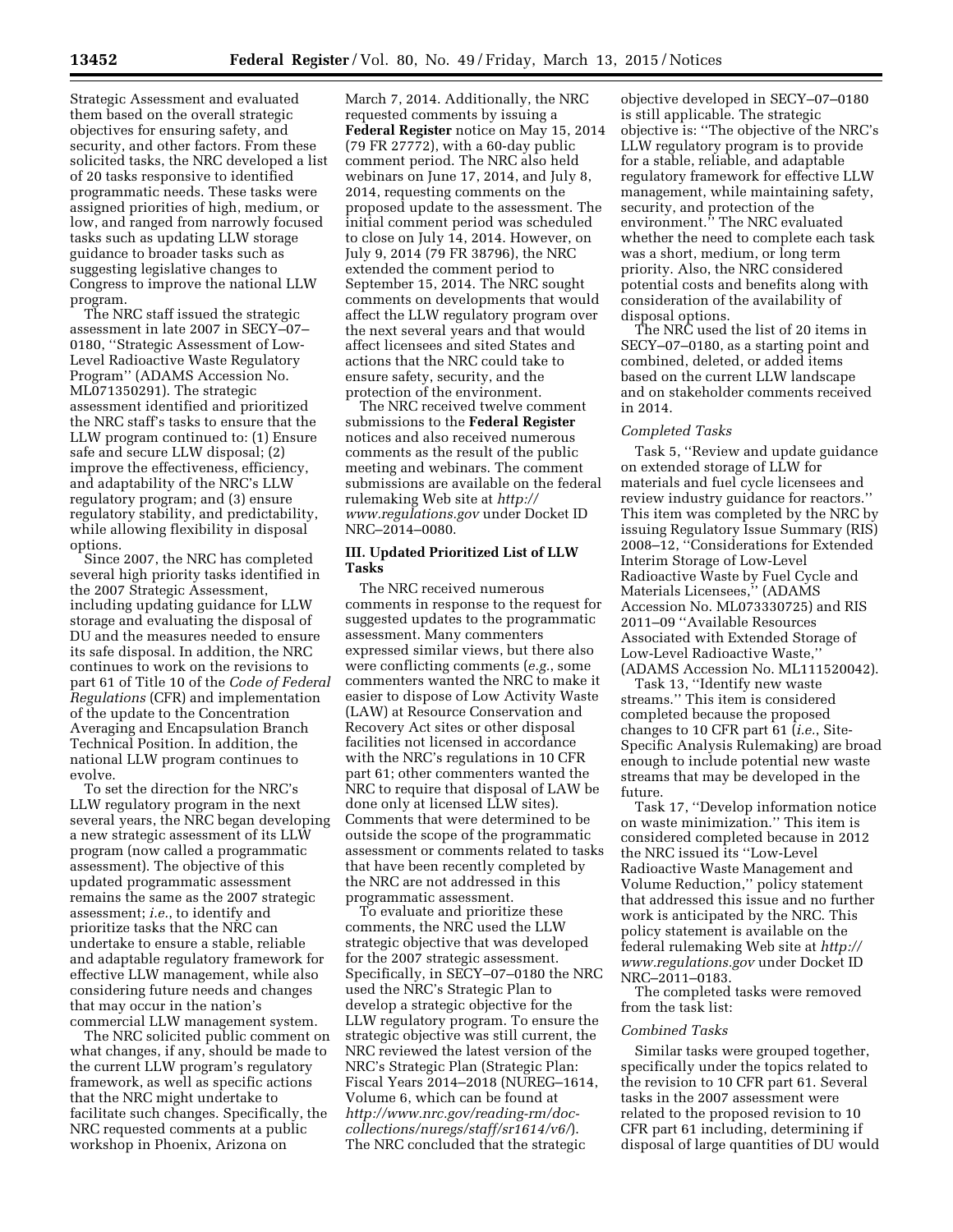change the waste classification tables; developing guidance on alternate waste classification; and implementing major revisions to 10 CFR part 61. Based on the Commission's direction, the NRC's efforts related to revision to 10 CFR part 61 has been limited to specifying a requirement for a site-specific analysis and associated technical requirements for unique waste streams including the disposal of significant quantities of DU. These tasks have been combined and separated into two tasks, ''Complete and Implement Site-Specific Analysis Rulemaking,'' and ''Update the Waste Classification Tables.'' Once the Site-Specific Analysis Rulemaking is complete, in accordance with Revised Staff Requirements-SECY–13–0001, ''Staff Recommendations for Improving the Integration of the Ongoing 10 CFR part 61 Rulemaking Initiatives'' (ADAMS Accession No. ML13085A318), the NRC staff plans to communicate further with the Commission on the need for a second rulemaking for revising the waste classification tables.

#### *Deleted Tasks*

Several items included in the table in SECY–07–0180 were deleted from the table in this section.

*These items were:* 

Task 1, ''Evaluate potential changes to LLW regulatory program as a result of severe curtailment of disposal capacity.'' This item was deleted because the anticipated curtailment of disposal capacity did not occur and is not expected to occur in the near term.

Task 8, ''Examine the desirability and benefits of legislative changes.'' As with Task 1, this item was deleted because the anticipated curtailment of disposal capacity did not occur and is not expected to occur in the near term.

Task 15, ''Develop waste acceptance criteria for LLW disposal in uranium mill tailings impoundments.'' The NRC anticipated that some LLW would need to be disposed in uranium mill tailing impoundments due to the diminishing capacity at LLW disposal sites. This item was deleted because the anticipated curtailment of disposal

capacity did not occur and is not expected to occur in the near term.

#### *Added Task*

A new task has been added to the list, ''Update NUREG/BR–0204, Rev. 2 (July 1998), ''Instructions for Completing NRC's Uniform Low-Level Radioactive Waste Manifest.'' NUREG/BR–0204 provides instructions for completing the NRC's Forms 540/540A, 541/541A, and 542/542A.'' These forms are collectively known as the uniform manifest. Stakeholders and the NRC have identified items on the forms that should/need to be revised. For example, instructions for manifest reporting of the activities of hydrogen-3, carbon-14, technetium-99, and iodine-129, when their activities are below the lower limit of detection, will be clarified. Additionally, work on the 10 CFR part 61 rulemaking also identified needed revisions to the forms.

Table 1 reflects the NRC's views on the tasks that should receive priority consideration moving forward.

## TABLE 1—LLW PROGRAMMATIC ASSESSMENT: SUMMARY OF TASKS EVALUATED BY NRC STAFF

| Task                                                                                                                                  | Description                                                                                                                                                                                                                                                                                                                                                                                                                                                           | Current<br>ranking | Previous<br>ranking                                | Rationale for change in ranking             |
|---------------------------------------------------------------------------------------------------------------------------------------|-----------------------------------------------------------------------------------------------------------------------------------------------------------------------------------------------------------------------------------------------------------------------------------------------------------------------------------------------------------------------------------------------------------------------------------------------------------------------|--------------------|----------------------------------------------------|---------------------------------------------|
| 1. Complete and Implement Site-<br>Specific Analysis Rulemaking.                                                                      | includes: Developing<br>This task<br>guidance that explains how to<br>meet the provisions of the pro-<br>posed changes to 10 CFR part<br>61; and implementing revisions<br>to 10 CFR part 61. This task<br>would address changes to 10<br>CFR part 61 that cannot be im-<br>through<br>plemented<br>guidance<br>changes. This task is currently<br>ongoing.                                                                                                           | High               | Not applica-<br>ble, this is<br>a combined<br>task | Not applicable, this is a combined<br>task. |
| 2. Update the Waste Classification<br>Tables.                                                                                         | This task will include: Determining<br>if the disposal of large quantities<br>of DU would change the waste<br>classification tables and revising<br>the waste classification tables.                                                                                                                                                                                                                                                                                  | High               | $High$                                             | Not applicable, no change in rank-<br>ing.  |
| 3. Implement the Updated Con-<br>centration Averaging and Encap-<br>sulation Branch Technical Posi-<br>tion (BTP).                    | The NRC is implementing the re-<br>cently issued updated BTP. Im-<br>plementation would include pub-<br>lic information meetings and<br>training. This task is currently on-<br>going.                                                                                                                                                                                                                                                                                | High               | High                                               | Not applicable, no change in rank-<br>ing.  |
| 4. Perform scoping study of the<br>need to review/expand byproduct<br>material financial assurance to<br>account for life-cycle cost. | This task includes identifying the<br>need, if any, and rationale for ad-<br>ditional financial planning for<br>end-of-life management of radio-<br>active sealed sources and, if<br>necessary, other byproduct mate-<br>rial. This would include, but not<br>necessarily be limited to, Cat-<br>egory 1 and 2 sources included<br>in the 2014 Radiation Source<br>Protection and Security Task<br>Force Report, Recommendation<br>2. This task is currently ongoing. | High               | High                                               | Not applicable, no change in rank-<br>ing.  |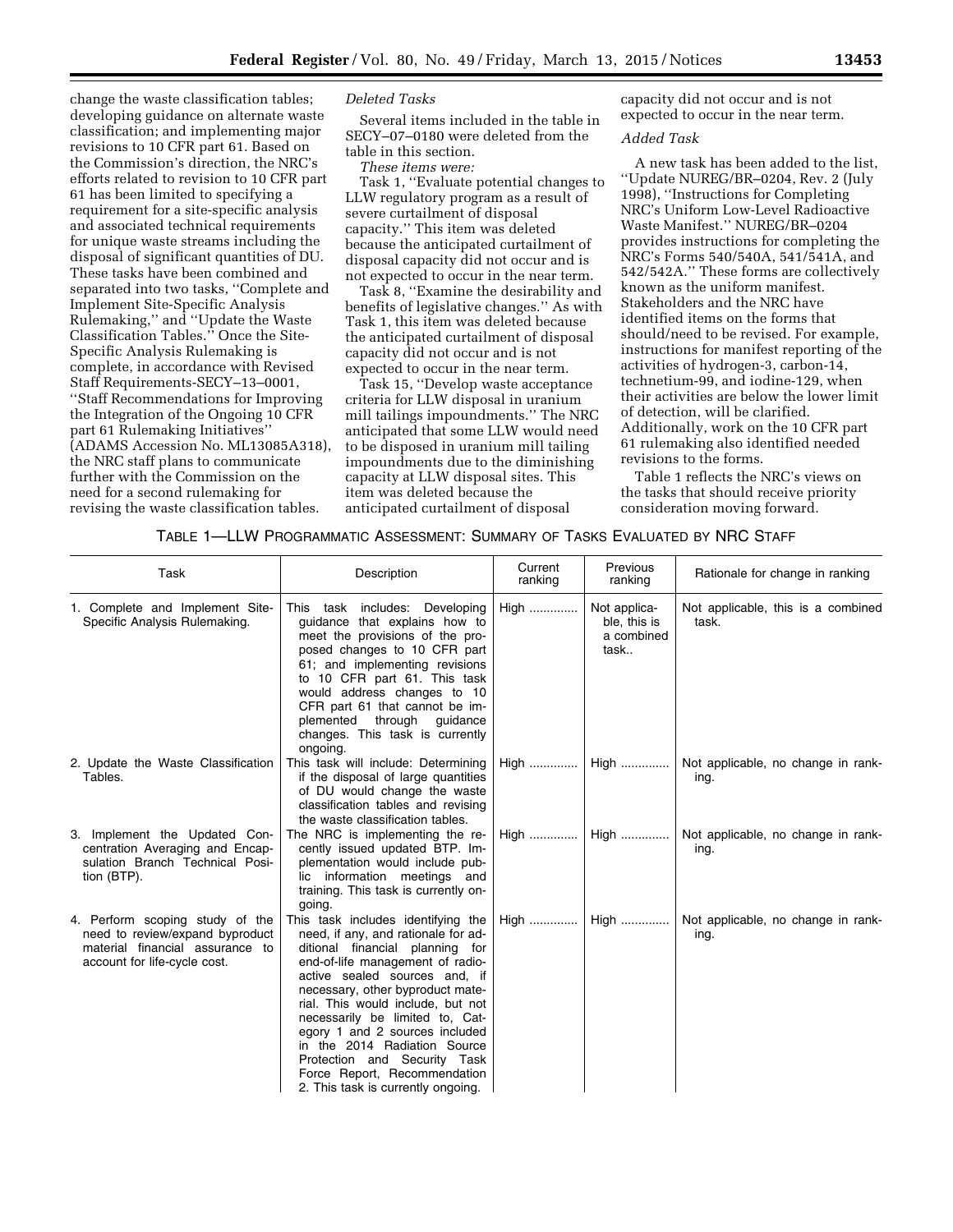Ξ

▀

# TABLE 1—LLW PROGRAMMATIC ASSESSMENT: SUMMARY OF TASKS EVALUATED BY NRC STAFF—Continued

| Task                                                                                                                                                           | Description                                                                                                                                                                                                                                                                                                                                                                                                                                                                                                                                                                                  | Current<br>ranking | Previous<br>ranking                        | Rationale for change in ranking                                                                                                                                                                                                 |
|----------------------------------------------------------------------------------------------------------------------------------------------------------------|----------------------------------------------------------------------------------------------------------------------------------------------------------------------------------------------------------------------------------------------------------------------------------------------------------------------------------------------------------------------------------------------------------------------------------------------------------------------------------------------------------------------------------------------------------------------------------------------|--------------------|--------------------------------------------|---------------------------------------------------------------------------------------------------------------------------------------------------------------------------------------------------------------------------------|
| 5. Clarify the regulatory authority of<br>greater-than-Class C (GTCC)<br>waste disposal and develop li-<br>censing criteria for a GTCC dis-<br>posal facility. | This task will include: Determining<br>the regulatory authority for licens-<br>ing a GTCC waste disposal facil-<br>ity and developing licensing cri-<br>teria for GTCC disposal in facili-<br>ties other than those of the deep<br>geologic type. This could include<br>the identification of necessary<br>site and waste characteristics, as<br>well as facility baseline design<br>criteria. Whether this task is nec-<br>essary depends upon whether<br>the U.S. Department of Energy<br>(DOE) chooses a non-geologic<br>repository for GTCC disposal.<br>This task is currently ongoing. | High               | Medium                                     | The DOE is in the finalization stage<br>of the final environmental impact<br>statement for GTCC waste dis-<br>posal. The NRC needs to be pre-<br>pared should DOE submit a li-<br>cense application for GTCC<br>waste disposal. |
| 6. Finalize internal procedure/Stand-<br>ard Review Plan for 10 CFR<br>20.2002 requests.                                                                       | To improve consistency and trans-<br>parency, the NRC is finalizing im-<br>plementation guidance for 10<br>CFR 20.2002, "Method for ob-<br>taining approval of proposed dis-<br>posal procedures." This task in<br>currently ongoing.                                                                                                                                                                                                                                                                                                                                                        | High               | High                                       | Not applicable, no change in rank-<br>ing.                                                                                                                                                                                      |
| 7. Update NUREG/BR-0204, Rev.<br>2 (July 1998), "Instructions for<br>Completing NRC's Uniform Low-<br>Level Radioactive Waste Mani-<br>fest".                  | NUREG/BR-0204 provides instruc-<br>tions for completing the NRC's<br>Forms 540/540A, 541/541A, and<br>542/542A. These forms are col-<br>lectively known as the uniform<br>manifest. Stakeholders and the<br>NRC have identified items on the<br>forms that should/need to be re-<br>vised. Additionally, work on the<br>10 CFR part 61 rulemaking also<br>identified needed revisions to the<br>forms. This task is currently on-<br>going.                                                                                                                                                  | High               | Not applica-<br>ble, this is<br>a new task | Not applicable, this is a new task.                                                                                                                                                                                             |
| 8. Develop guidance that summa-<br>rizes disposition options for low-<br>activity waste (LAW).                                                                 | This task would require issuance of<br>a regulatory issue summary that<br>contains all of the existing staff<br>positions on the disposal of LAW.                                                                                                                                                                                                                                                                                                                                                                                                                                            | Medium             | Medium                                     | Not applicable, no change in rank-<br>ing.                                                                                                                                                                                      |
| 9. Update and consolidate LLW<br>guidance into one NUREG.                                                                                                      | This task would be similar to the<br>quidance consolidation that was<br>conducted for the materials li-<br>censing program (resulting in<br>NUREG-1556) and the decom-<br>missioning program (resulting in<br>NUREG-1757).                                                                                                                                                                                                                                                                                                                                                                   | Medium             | Medium                                     | Not applicable, no change in rank-<br>ing.                                                                                                                                                                                      |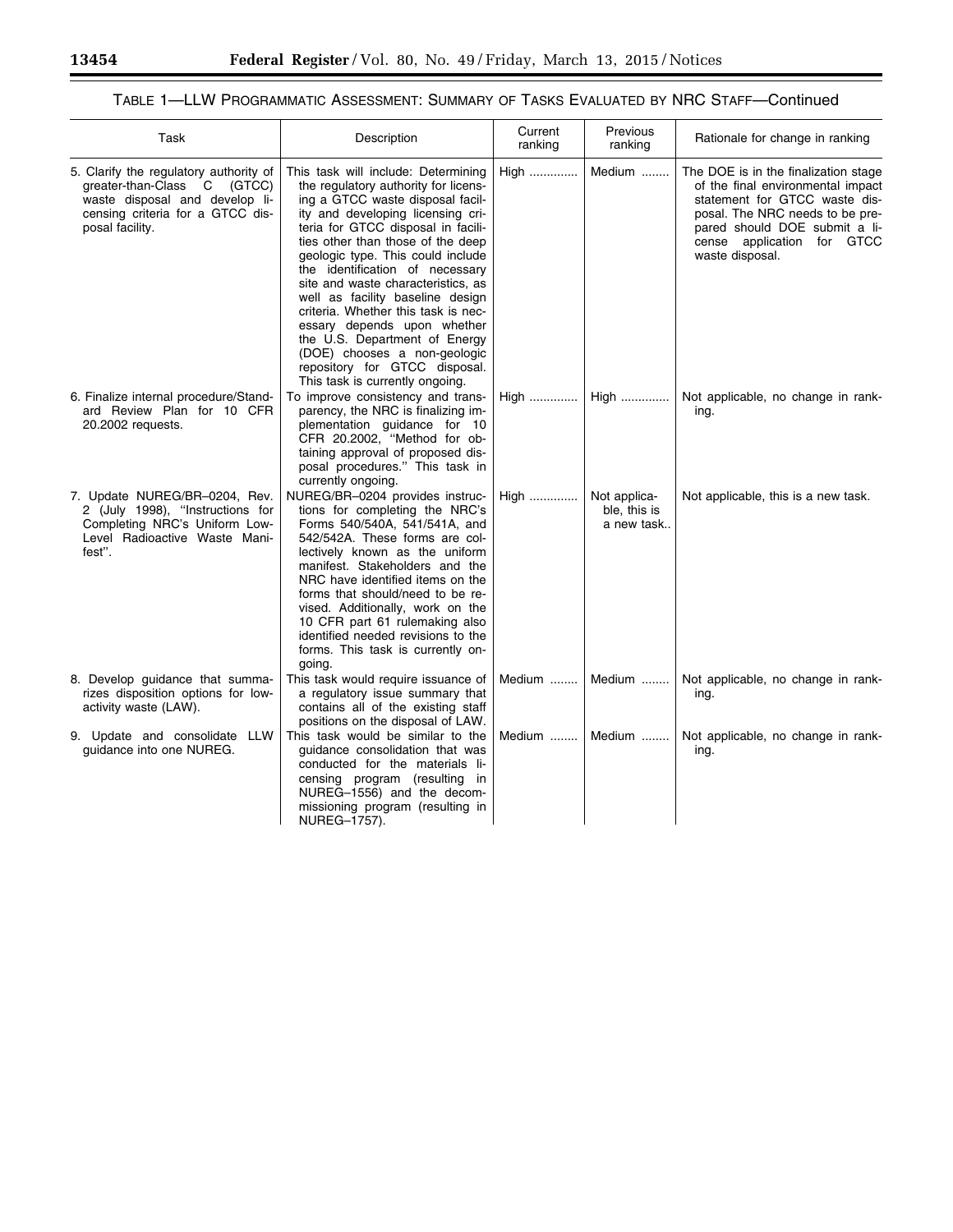# TABLE 1—LLW PROGRAMMATIC ASSESSMENT: SUMMARY OF TASKS EVALUATED BY NRC STAFF—Continued

| Task                                                                                                                                                                  | Description                                                                                                                                                                                                                                                                                                                                                                                                                                                                                                                                                                                                                                                                                                                                                                                                                                                                                                                                                                                                                                                                                                                                                                                       | Current<br>ranking | Previous<br>ranking | Rationale for change in ranking                                                                                                                                                                                            |
|-----------------------------------------------------------------------------------------------------------------------------------------------------------------------|---------------------------------------------------------------------------------------------------------------------------------------------------------------------------------------------------------------------------------------------------------------------------------------------------------------------------------------------------------------------------------------------------------------------------------------------------------------------------------------------------------------------------------------------------------------------------------------------------------------------------------------------------------------------------------------------------------------------------------------------------------------------------------------------------------------------------------------------------------------------------------------------------------------------------------------------------------------------------------------------------------------------------------------------------------------------------------------------------------------------------------------------------------------------------------------------------|--------------------|---------------------|----------------------------------------------------------------------------------------------------------------------------------------------------------------------------------------------------------------------------|
| 10. Coordinate with other agencies<br>on consistency in regulating LAW<br>and determine the impact of LAW<br>disposal from radiological dis-<br>persal devices (RDD). | The NRC will coordinate with other<br>government agencies to look at a<br>broad range of issues associated<br>with LAW. The study will con-<br>sider the divergent stakeholder<br>comments as part of this pro-<br>grammatic assessment, lessons<br>learned from the revoked below<br>regulatory concern policy state-<br>ments of the NRC published in<br>the Federal Register on July 3,<br>1990 (55 FR 27522), and August<br>29, 1986 (51 FR 30839), lessons<br>learned from the Commission's<br>2005 disapproval of publication<br>of a proposed rule (the "Clear-<br>ance" rule) on radiological cri-<br>teria for controlling the disposi-<br>tion of solid materials, learning<br>from other countries with LAW<br>disposal, and other factors to<br>come up with a recommendation<br>for resolving this issue. This will<br>include work with other govern-<br>ment agencies to evaluate the<br>impact of large quantities of LAW<br>that would result from cleanup<br>after an RDD or similar devise is<br>used in the U.S. and ensure<br>LAW resulting from such devices<br>has a disposal pathway. The<br>NRC would develop a memo-<br>randum of understanding with<br>other agencies. | Medium             | Medium              | Not applicable, no change in rank-<br>ing.                                                                                                                                                                                 |
| 11. Promulgate rule for disposal of<br>low-activity waste (LAW).                                                                                                      | The NRC would promulgate a rule<br>that would define the conditions<br>under which LAW, including<br>mixed waste, could be disposed<br>of in Resource Conservation and<br>Recovery Act Subtitle C haz-<br>ardous waste facilities. The NRC<br>would exempt the materials au-<br>thorized for disposal.                                                                                                                                                                                                                                                                                                                                                                                                                                                                                                                                                                                                                                                                                                                                                                                                                                                                                            | Medium             | Low                 | The NRC anticipates a higher vol-<br>ume of LAW from reactor decom-<br>missioning and material waste.                                                                                                                      |
| 12. Develop procedures for Import/<br>Export Review.                                                                                                                  | The NRC would develop internal,<br>and external guidance related to<br>the review of applications for li-<br>censes to import or export radio-<br>active waste. The internal proce-<br>dure would include the process<br>for vetting and resolving complex<br>issues as well as a summary of<br>issues previously resolved. The<br>external guidance would include<br>a description of the technical and<br>regulatory analyses necessary to<br>respond to the Office of Inter-<br>national Programs in its proc-<br>essing of import/export license<br>applications.                                                                                                                                                                                                                                                                                                                                                                                                                                                                                                                                                                                                                             | Low                | High                | The NRC does not anticipate a sig-<br>nificant number of requests to<br>export or import radioactive<br>waste in the near future. There-<br>fore, due to limited resources,<br>this is being assigned a lower<br>priority. |